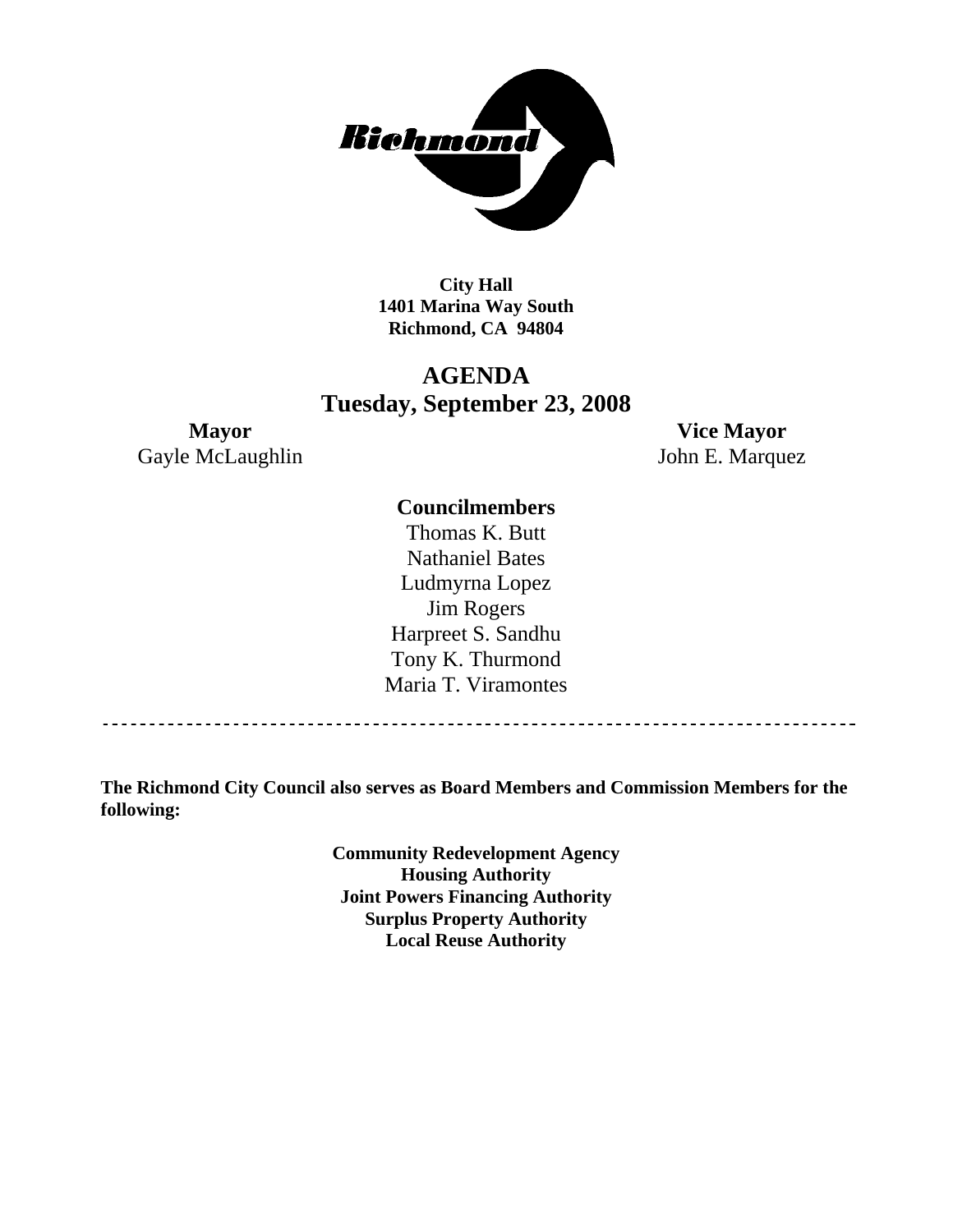# **MEETING PROCEDURES**

The City of Richmond encourages community participation at its City Council meetings and has established procedures that are intended to accommodate public input in a timely and time-sensitive way. As a courtesy to all members of the public who wish to participate in City Council meetings, please observe the following procedures:

**PUBLIC COMMENT ON AGENDA ITEMS:** Anyone who desires to address the City Council on items appearing on the agenda must complete and file a pink speaker's card with the City Clerk **prior** to the City Council's consideration of the item. Once the City Clerk has announced the item and discussion has commenced, no person shall be permitted to speak on the item other than those persons who have submitted their names to the City Clerk. Your name will be called when the item is announced for discussion. **Each speaker will be allowed TWO (2) MINUTES to address the City Council on NON-PUBLIC HEARING items listed on the agenda.** 

**OPEN FORUM FOR PUBLIC COMMENT:** Individuals who would like to address the City Council on matters not listed on the agenda or on **Presentations, Proclamations and Commendations, Report from the City Attorney, or Reports of Officers** may do so under Open Forum. All speakers must complete and file a pink speaker's card with the City Clerk **prior** to the commencement of Open Forum. **The amount of time allotted to individual speakers shall be determined based on the number of persons requesting to speak during this item. The time allocation for each speaker will be as follows: 15 or fewer speakers, a maximum of 2 minutes; 16 to 24 speakers, a maximum of 1 and one-half minutes; and 25 or more speakers, a maximum of 1 minute.** 

## **SPEAKERS ARE REQUESTED TO OCCUPY THE RESERVED SEATS IN THE FRONT ROW BEHIND THE SPEAKER'S PODIUM AS THEIR NAME IS ANNOUNCED BY THE CITY CLERK.**

**CONSENT CALENDAR:** Consent Calendar items are considered routine and will be enacted, approved or adopted by one motion unless a request for removal for discussion or explanation is received from the audience or the City Council. A member of the audience requesting to remove an item from the Consent Calendar must complete and file a speaker's card with the City Clerk **prior to the City Council's consideration of Item C, Agenda Review.** An item removed from the Consent Calendar may be placed anywhere on the agenda following the City Council's agenda review.

*The City Council's adopted Rules of Procedure recognize that debate on policy is healthy; debate on personalities is not. The Chairperson has the right and obligation to cut off discussion that is too personal, too loud, or too crude.* 

**\*\*\*\*\*\*\*\*\*\*\*\*\*\*\*\*\*\*\*\*\*\*\*\*\*\*\*\*\*\*\*\*\*\*\*\*\*\*\*\*\*\*\*\*\*\*\*\*\*\*\*\*\*\*\*\*\*\***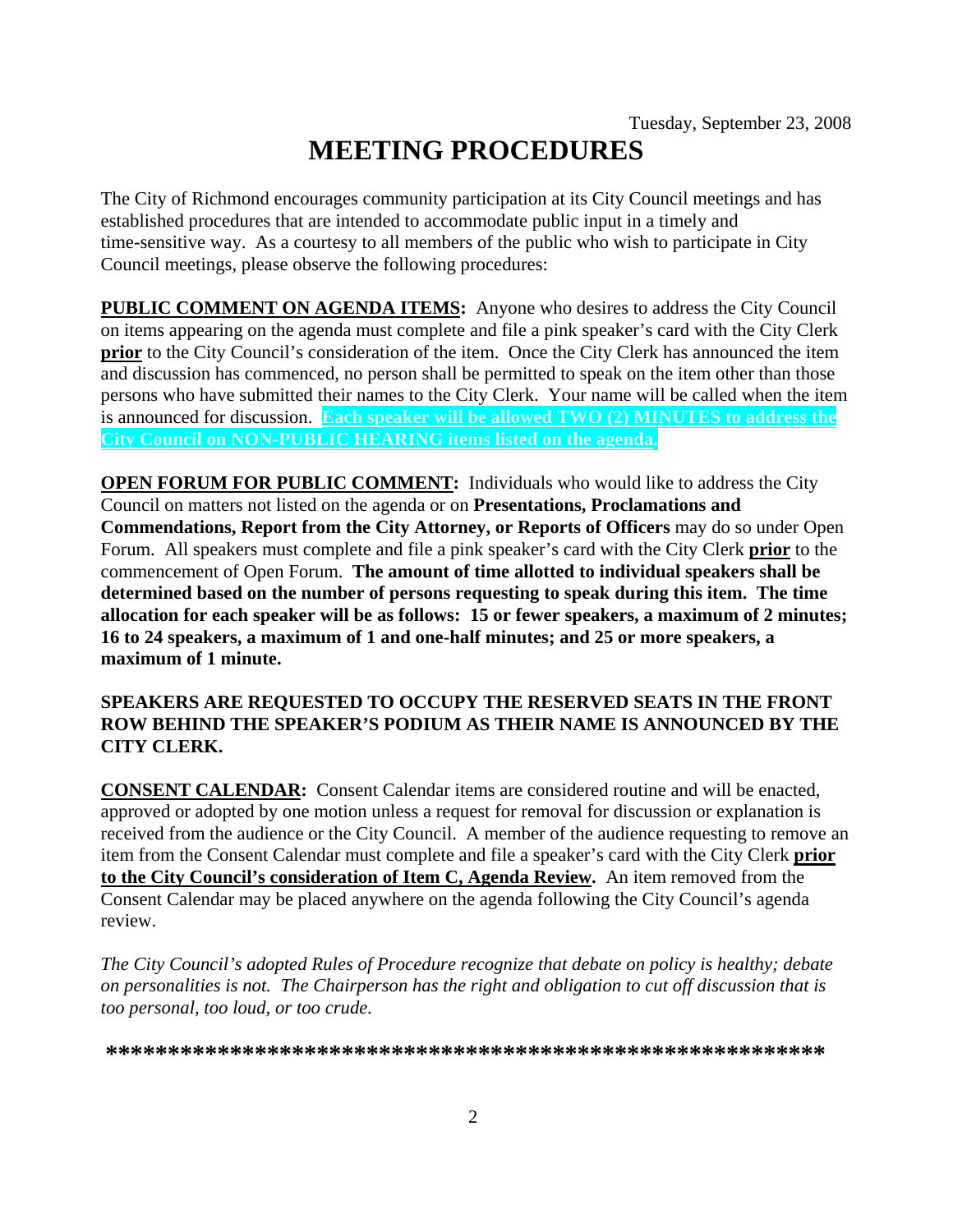Tuesday, September 23, 2008

# **Evening Open Session**

 $5:30$  p.m.

- **A. ROLL CALL**
- **B. PUBLIC COMMENT**

### **C. ADJOURN TO CLOSED SESSION**

# **Closed Session**

Shimada Room of City Hall

#### **A. CITY COUNCIL**

**A-1.** CONFERENCE WITH LABOR NEGOTIATORS (Government Code Section 54957.6):

> City Designated Representative(s): Bill Lindsay, Leslie Knight, Lisa Stephenson, and Bruce Soublet Employee Organization or unrepresented employee(s): Local 21 and Local 1021 Retiree Medical Negotiations

**A-2.** PUBLIC EMPLOYEE PERFORMANCE EVALUATION (Government Code Section 54957.6):

City Clerk

City Manager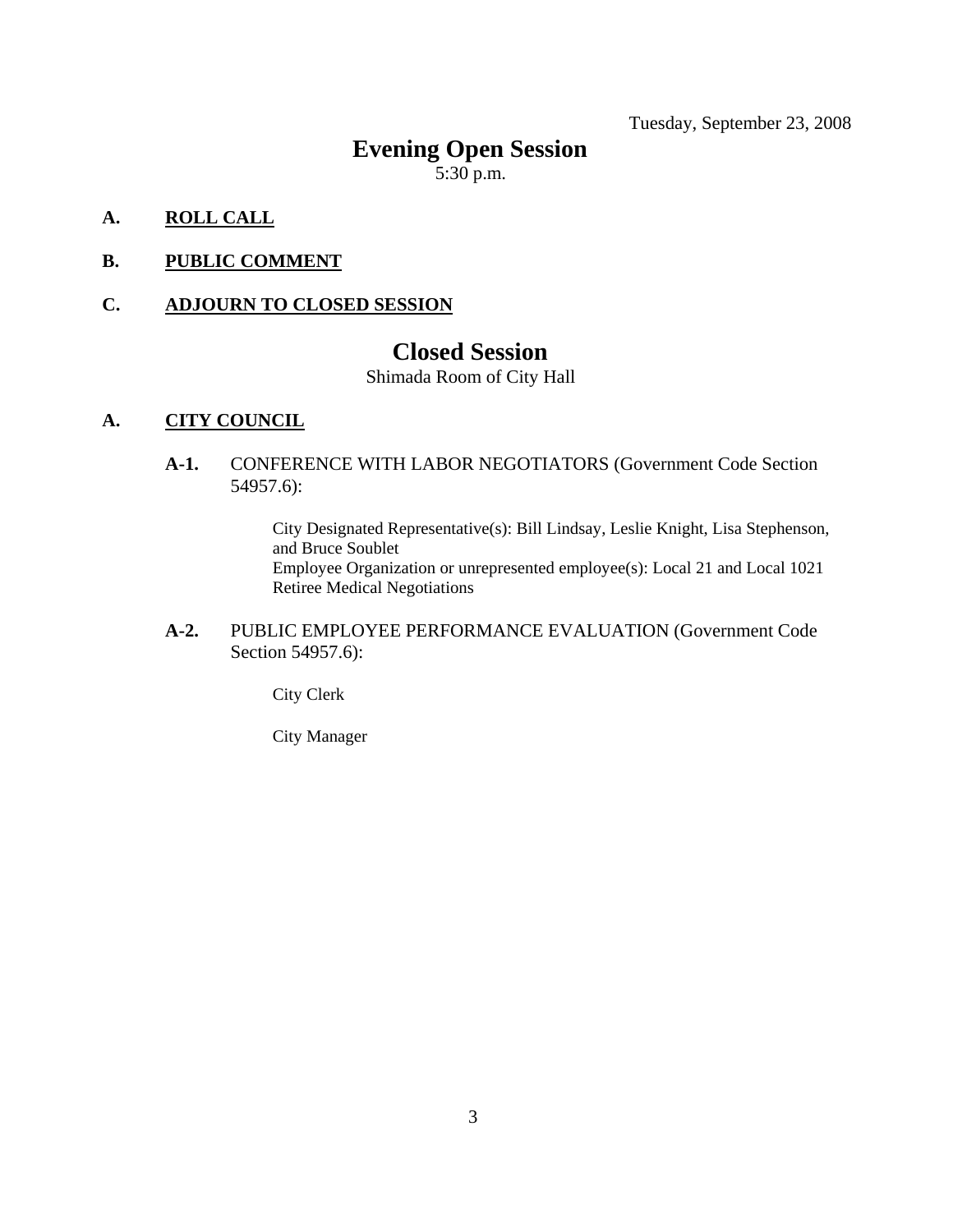# **Special Meeting City Council**

7:00 p.m.

#### **Pledge to the Flag**

- **A. ROLL CALL**
- **B. STATEMENT OF CONFLICT OF INTEREST**

#### **C. AGENDA REVIEW**

#### **D. PRESENTATIONS, PROCLAMATIONS, AND COMMENDATIONS**

- **D-1.** Presentation of a certificate to James Bottoms, Mountain Hardwear Mayor McLaughlin and Vice Mayor Marquez (620-6581).
- **D-2.** Presentation of a proclamation in honor of Hispanic Heritage Month Mayor McLaughlin and Vice Mayor Marquez (620-6581).
- **D-3.** Presentation of a proclamation recognizing the 10th anniversary of the SS Red Oak Victory returning to the City of Richmond - Mayor McLaughlin and Vice Mayor Marquez (620-6581).
- **D-4.** Proclamation recognizing October 2008 as Domestic Violence Awareness Month - Mayor McLaughlin (620-6503).
- **D-5.** Proclamation recognizing September 21-27, 2008, as Falls Prevention Awareness Week - Mayor McLaughlin (620-6503).
- **D-6.** Proclamation recognizing October 8, 2008, as Emergency Nurses' Day and October 5-11, 2008, as Emergency Nurses' Week - Mayor McLaughlin (620- 6503).
- **D-7.** Proclamation recognizing October 2008 as Richmond Arts and Humanities Month - Mayor McLaughlin (620-6503).

### **E. REPORT FROM THE CITY ATTORNEY OF FINAL DECISIONS MADE AND NON-CONFIDENTIAL DISCUSSIONS HELD DURING CLOSED SESSION**